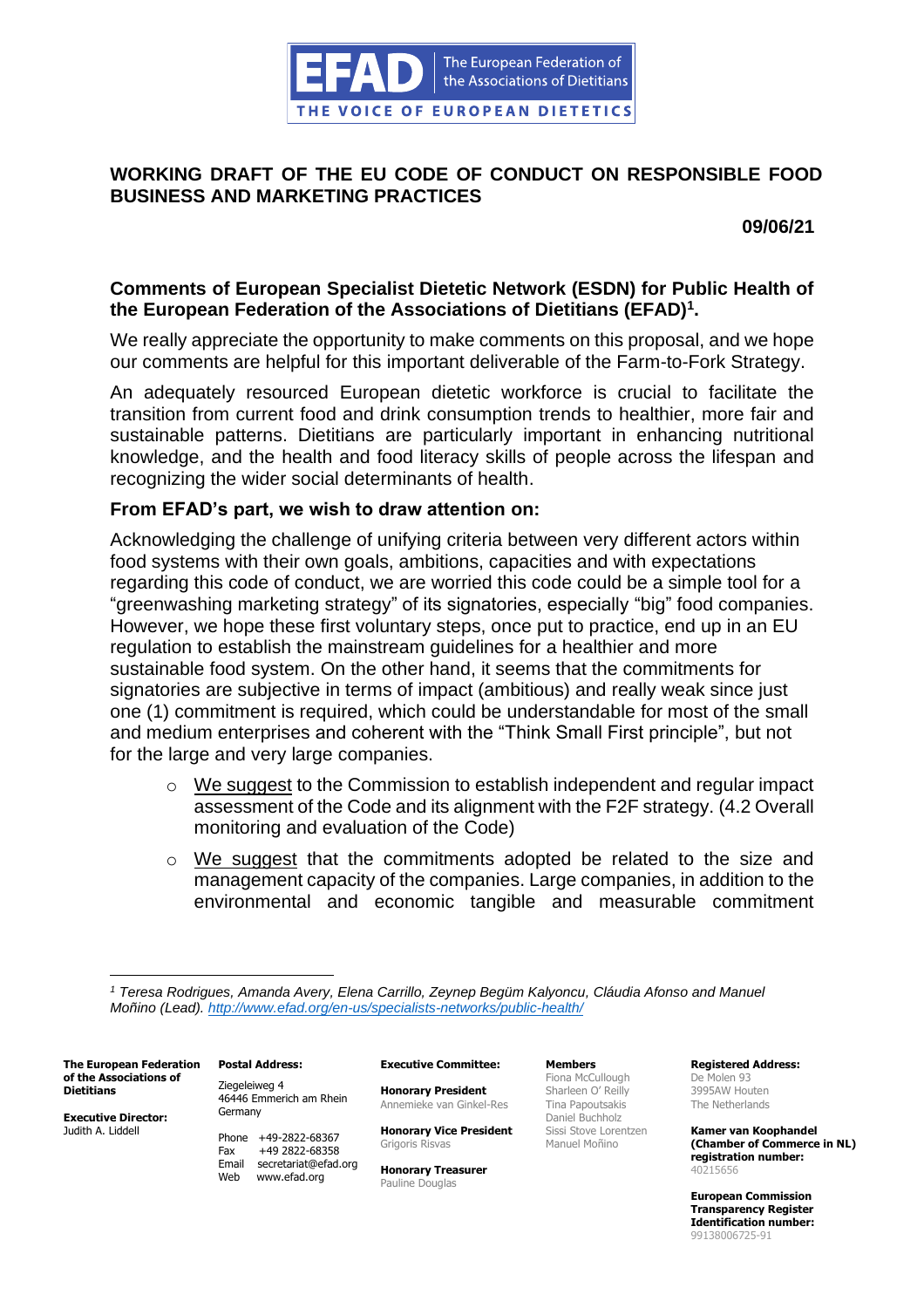

adopted, must comply at least with one (1) social aspirational objective from those set out in the Code, (1.4 Roles and responsibilities)

o We suggest the legal side of responsibilities should be clarified, since annual reports are expected to be made public, and although it is stated that voluntary commitments could not be used in any legal proceedings, as soon as reports are made public, they might be used in this purpose.

## • **As regard Component 2 of the Code - Promoting food consumption patterns (for healthy and sustainable diets):**

o We suggest the term "balanced" should be removed from the aspirational objective 1, as it is redundant and needless as the term "healthy" is broader and implicitly includes "balanced".

As we mentioned during the last plenary meeting, we deem the term "affordability" must be included as a key aspect of sustainable and healthy dietary patterns, and more importantly, fair competition among companies should not be a barrier to facilitate access to a healthy and sustainable diet, as it was one of the arguments against to include the term "affordability". Actually, affordability was a cross-cutting topic addressed within task-force working groups Although the CFS Voluntary Guidelines on Food Systems and Nutrition does not mention in it definition of "healthy diet", the term is an unlikable one, in fact, it is one of its aims "Part  $2$ point 31. (…) diets (…) for adequate nutrition are accessible, available, affordable, safe and of adequate quality and quantity (…)" and policies to be encouraged: Part  $C - 3.3$  – point 56 "(...) environments should ensure that people have equal and equitable access to sufficient, affordable, safe and nutritious foods that meet dietary needs (…)".

- $\circ$  We suggest to make an amendment in the footer as follow: "Healthy diets are those diets that are accessible, available, affordable, safe and of adequate quantity and quality to achieve optimal growth and development of all individuals and support functioning and physical, mental and social wellbeing at all life stages and physiological needs. Healthy diets are safe, diverse, balanced, and based on nutritious foods. They help to protect against malnutrition in all its forms, including undernutrition, micronutrient deficiencies, overweight and obesity and lower the risk of diet-related non-communicable diseases. The exact make-up of healthy diets varies depending on an individual's characteristics (e.g. age, gender, lifestyle and degree of physical activity), geographical, demographical, cultural patterns and contexts, food preferences, availability of foods from local, regional and international sources, and dietary customs. […]"
- **As regard indicative action a) Improved food consumption patterns in the EU,**  we are concerned how it emphasizes the review of portion and serving sizes with the aim of sustainable food consumption patterns, and it is a sense of recall of the interest of main food operators to use portion as a base of a given FOP scheme. The reduction of portion size can be helpful in both reducing food waste and over-

**The European Federation of the Associations of Dietitians**

**Executive Director:** Judith A. Liddell

Ziegeleiweg 4 46446 Emmerich am Rhein Germany

**Postal Address:**

Phone +49-2822-68367 Fax +49 2822-68358 Email secretariat@efad.org Web www.efad.org

## **Executive Committee:**

**Honorary President** Annemieke van Ginkel-Res

**Honorary Vice President** Grigoris Risvas

**Honorary Treasurer** Pauline Douglas

**Members** Fiona McCullough Sharleen O' Reilly Tina Papoutsakis Daniel Buchholz Sissi Stove Lorentzen Manuel Moñino

**Registered Address:** De Molen 93 3995AW Houten The Netherlands

**Kamer van Koophandel (Chamber of Commerce in NL) registration number:** 40215656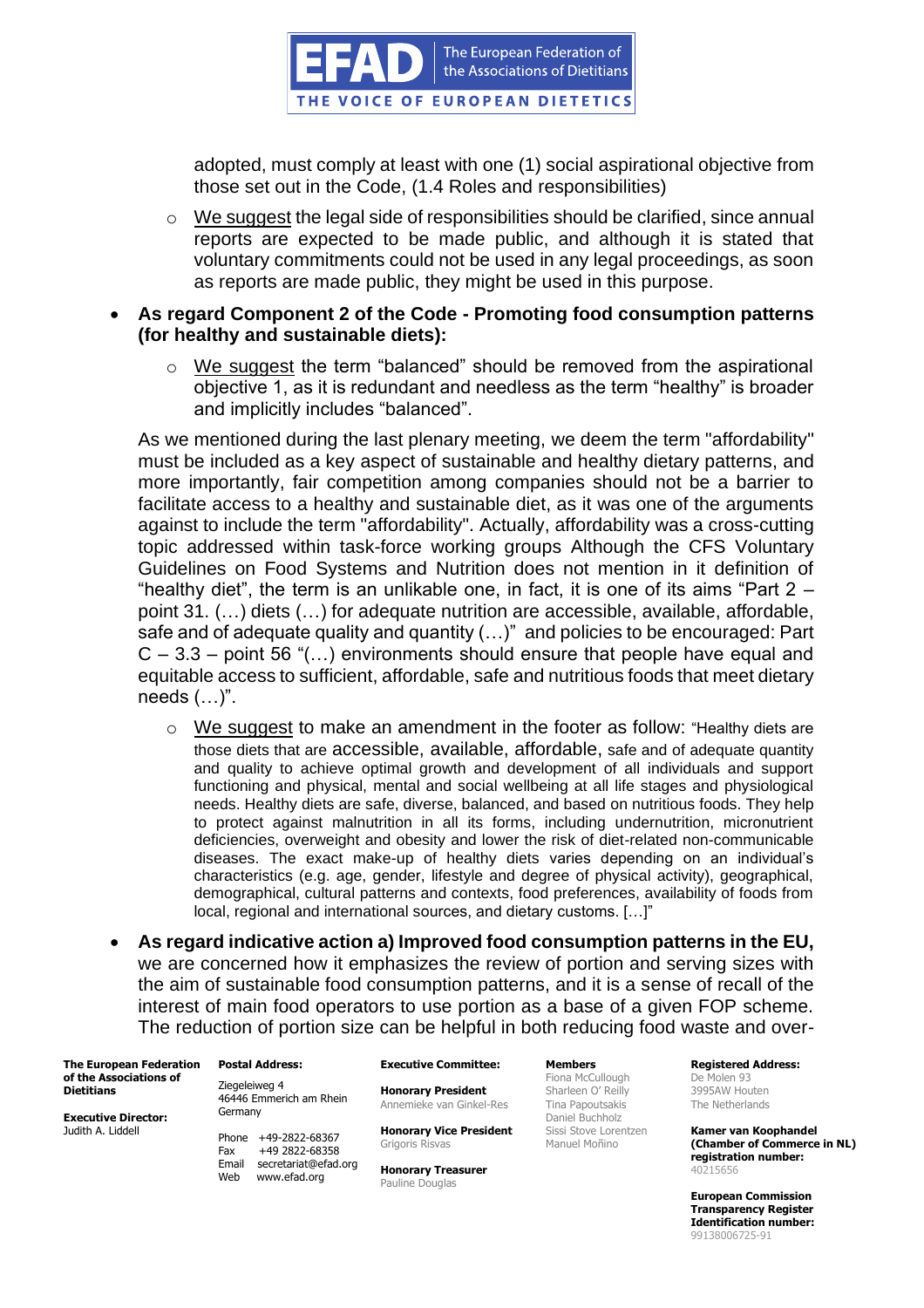The European Federation of the Associations of Dietitians

THE VOICE OF EUROPEAN DIETETICS

eating, but the activity can be abused when it comes to the use of nutrient profiling for marketing issues or FOP. Thus, we believe that if companies outside of food services decide to review portion sizes as one of their commitments then there needs to be systems in place to ensure that this does not have a detrimental effect on the nutrient profiling. The portion sizes currently suggested in some categories (breakfast cereals, snacks, chocolates, sweets, etc.) are smaller than the amount that is normally consumed at any given time. Portion sizes of different foods differ from one country to another, and even between regions of a given country, so the amount of food normally consumed depends not only on the culture and gastronomy, but also on the eating habits of its populations, especially regarding food categories, that do not have deep roots in their eating patterns.

o We suggest to limit this action (review of portion sizes) to the food services, in line with reducing food waste and over-eating.

As regard the promotion of consumer awareness of healthy and sustainable diets, it responds to the term "food literacy" which we believe should be mentioned.

o We suggest a new wording "increase level of food literacy among European citizens by raising awareness of healthy and sustainable diets and lifestyles

In the same action, and regarding the use of sustainable-produced organic foods, given the impact of these products in the costs of food bags and that affordability and inequalities are missed or poorly considered.

- o We suggest to remove the term "organic" and emphasise "sustainable production of food".
- $\circ$  Similarly, given that the first action is related to encourage the consumption of food, we believed that the term "fibre" should be removed, as it is a nutrient and its natural sources have been already mentioned.
- **As regard indicative action b) A food environment that makes it easier to choose healthy and sustainable diets,** although food services are identified as an action to take into account, we believe that green public procurement must be mentioned. As regards the fact that it could be considered an enabler, we believe that it deserves to be emphasized.
	- o We suggest to modify as follow: Promote healthy and sustainable food service practices by using the green public procurement recommendations (when applicable)

In relation to improve "diet-related health in deprived communities" and in order to avoid stigmatization, we deem to rewording the action as follow:

**The European Federation of the Associations of Dietitians**

**Executive Director:** Judith A. Liddell

**Postal Address:** Ziegeleiweg 4 46446 Emmerich am Rhein

Germany

Phone +49-2822-68367 Fax +49 2822-68358 Email secretariat@efad.org Web www.efad.org

**Executive Committee:**

**Honorary President** Annemieke van Ginkel-Res

**Honorary Vice President** Grigoris Risvas

**Honorary Treasurer** Pauline Douglas

**Members** Fiona McCullough Sharleen O' Reilly Tina Papoutsakis Daniel Buchholz Sissi Stove Lorentzen Manuel Moñino

**Registered Address:** De Molen 93 3995AW Houten The Netherlands

**Kamer van Koophandel (Chamber of Commerce in NL) registration number:** 40215656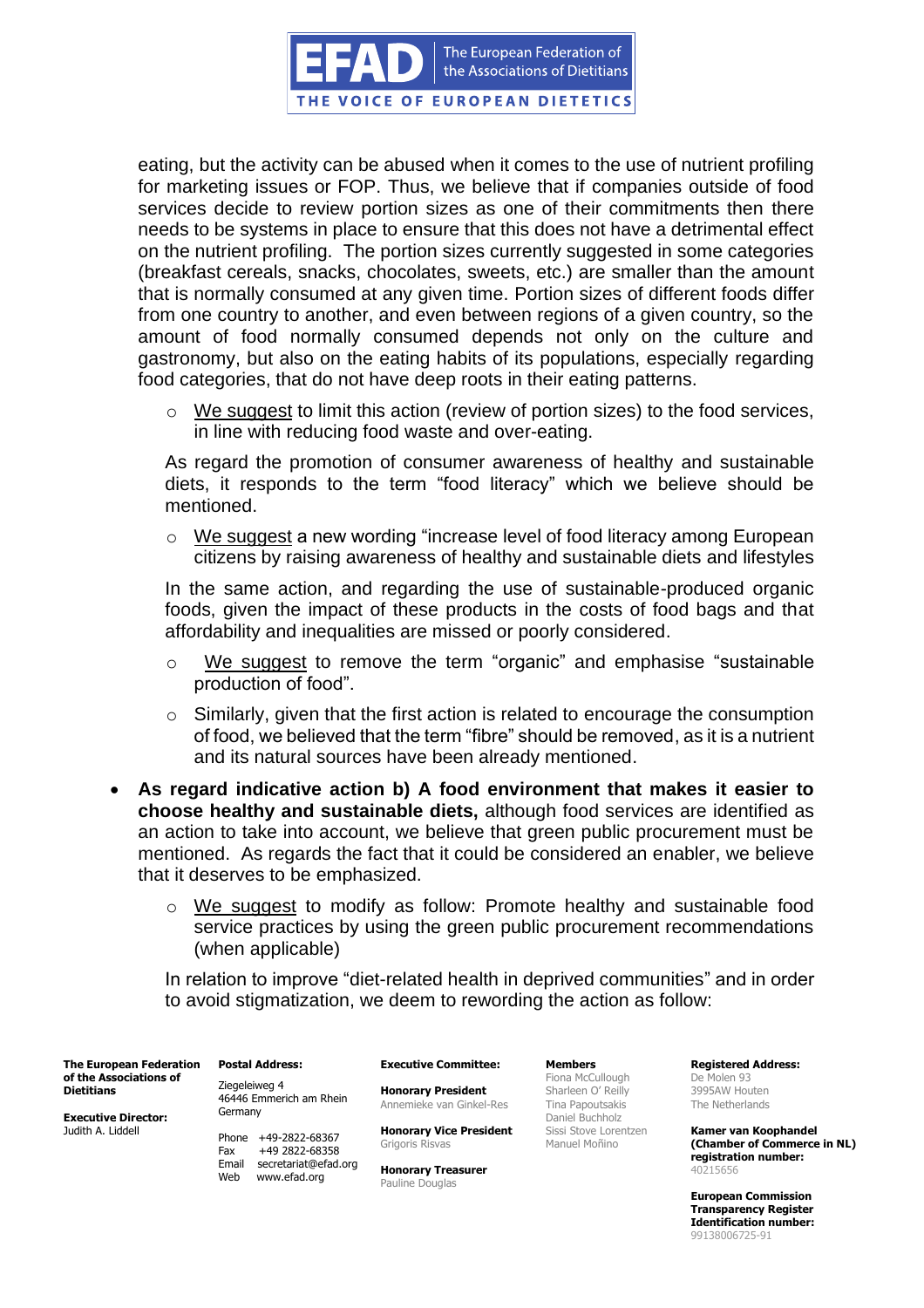

o We suggest to reword as follow: Support local actions to improve availability and affordability of healthier and more sustainable diet for all.

On the other hand, we believe that Applying responsible food marketing and advertising practices to children should be emphasized. We also believe that others settings should be identified and prioritized

- o We suggest to make both amendment as follow: "Apply responsible food marketing and advertising practices to children (when applicable) and other groups" and "Integrate sustainable practices and health, as those proposed by GPP in school, health and work settings"
- **As regard Aspirational objective 2: Prevention and reduction of food loss and waste** and its actions, specifically, supporting improved food management at household level (a), to reach this aim, food literacy is needed. We agree to emphasize the importance of food portion sizes in food services and catering companies, as an effective way to reduce waste and a potential factor to improve affordability of healthy foods.
- **As regard, point b) Minimising waste and reducing losses in operations and across value chains,** it is paramount that the redistribution of surpluses does not stigmatize low income groups as surpluses are good for all... and on the other side, poses at risk the fact that governments are responsible of reducing inequalities... Searching food marketing opportunities of lower commercial category products at lower prices can make them more affordable for low income consumers and those highly sensitized to reducing food waste, as well as reduce losses and processing of nutritious foods as fruits and vegetables to produce highly processed foods.

# **As regard Aspirational objective 4: An optimised circular and resource-efficient food chain in Europe, point b) Improving the sustainability of food and drink packaging**

 $\circ$  We suggest to include an extra point which is 'to reduce the amount of packaging used if at all possible, provided it does not pose at risk safety and food information to consumers'

## **Final considerations:**

- We agree with other members/ stakeholders of this ad hoc advisory group on the need of redefining the term "co-creation" (3.3 Enabling conditions) as regard the development of the code, since it would be seen as an explicit support to all its statement and considerations.
- We agree with other members/ stakeholders, on the fact that there is mention of improving social performance but it feels that the contribution to increasing income

**The European Federation of the Associations of Dietitians**

**Executive Director:** Judith A. Liddell

**Postal Address:** Ziegeleiweg 4 46446 Emmerich am Rhein Germany

Phone +49-2822-68367 Fax +49 2822-68358 Email secretariat@efad.org Web www.efad.org

## **Executive Committee:**

**Honorary President** Annemieke van Ginkel-Res

**Honorary Vice President** Grigoris Risvas

**Honorary Treasurer** Pauline Douglas

**Members** Fiona McCullough Sharleen O' Reilly Tina Papoutsakis Daniel Buchholz Sissi Stove Lorentzen Manuel Moñino

**Registered Address:** De Molen 93 3995AW Houten The Netherlands

**Kamer van Koophandel (Chamber of Commerce in NL) registration number:** 40215656